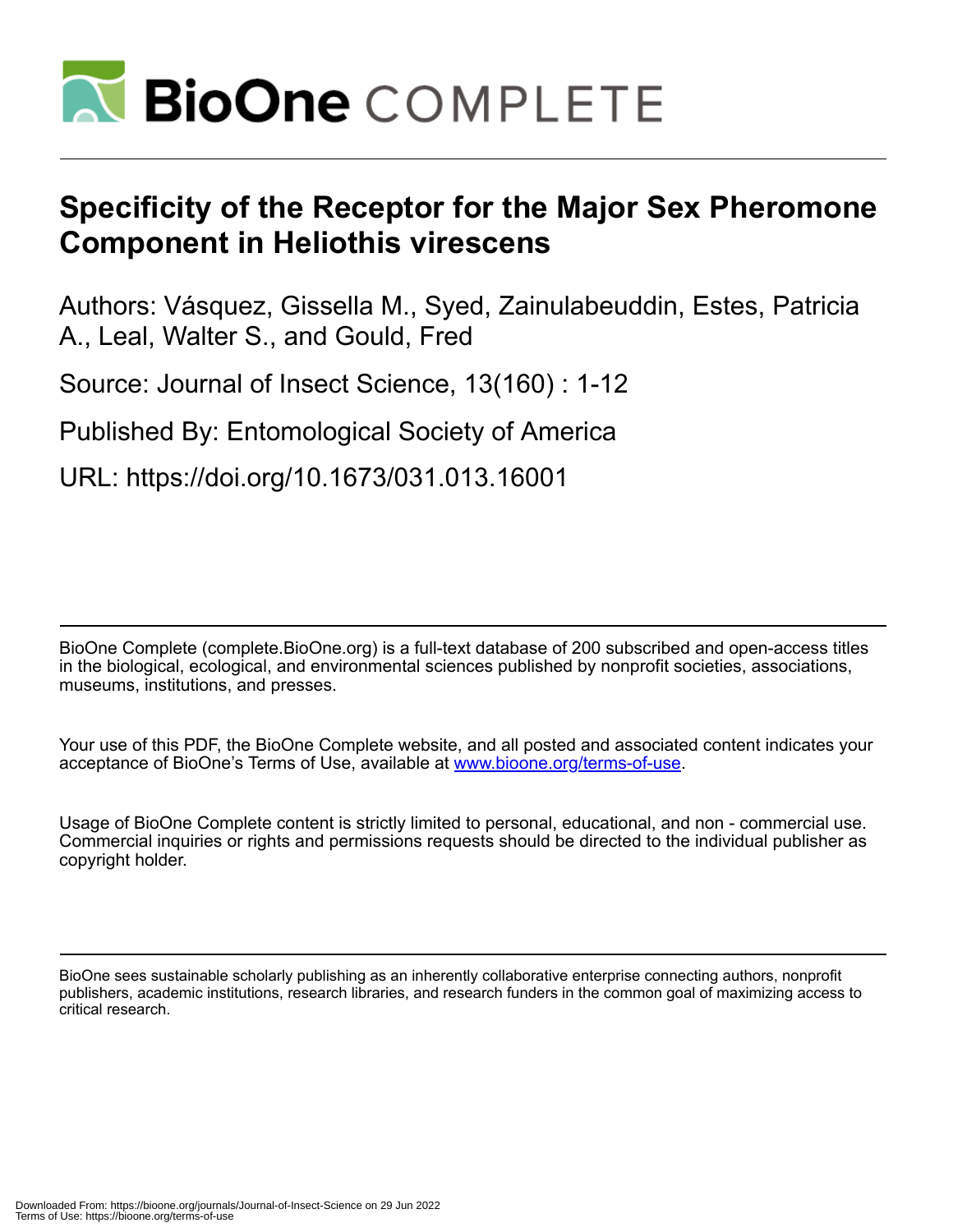

# **Specificity of the receptor for the major sex pheromone component in** *Heliothis virescens*

Gissella M. Vásquez<sup>1a</sup>, Zainulabeuddin Syed<sup>2b</sup>, Patricia A. Estes<sup>3c</sup>, Walter S. Leal<sup>4d</sup>, and Fred Gould<sup>1e</sup>

<sup>1</sup>Department of Entomology and W. M. Keck Center for Behavioral Biology, North Carolina State University, Raleigh, NC 27695, USA<br><sup>2</sup> Department of Biological Sciences, University of Notre Dame, Notre Dame, IN 46556, USA<br><sup>3</sup> Department of Biological Sciences and W. M. Kock Center for Pehaviaral Biology, North Ca

<sup>3</sup>Department of Biological Sciences and W. M. Keck Center for Behavioral Biology, North Carolina State University, Raleigh, NC 27695, USA

4 Department of Entomology, Honorary Maeda-Duffey Laboratory, University of California, Davis, CA 95616, USA

## **Abstract**

In a previous study, the *Drosophila melanogaster OR67dGAL4*;*UAS* system was used to functionally characterize the receptor for the major component of the sex pheromone in the tobacco budworm, *Heliothis virescens* Fabricius (Lepidoptera: Noctuidae), HvOR13. Electrophysiological and behavioral assays showed that transgenic flies expressing HvOR13 responded to (*Z*)-11 hexadecenal (*Z*11-16:Ald). However, tests were not performed to determine whether these flies would also respond to secondary components of the *H. virescens* sex pheromone. Thus, in this study the response spectrum of HvOR13 expressed in this system was examined by performing single cell recordings from odor receptor neuron in trichoid T1 sensilla on antennae of two *Or67d*<sup>GAL4 [1]</sup>;*UAS-HvOR13* lines stimulated with *Z*11-16:Ald and six *H. virescens* secondary pheromone components. Fly courtship assays were also performed to examine the behavioral response of the *Or67d*<sup>GAL4[1]</sup>;*UAS-HvOR13* flies to *Z*11-16:Ald and the secondary component *Z*9-14:Ald. Our combined electrophysiological and behavioral studies indicated high specificity and sensitivity of HvOR13 to *Z*11-16:Ald. Interestingly, a mutation leading to truncation in the HvOR13 C-terminal region affected but did not abolish pheromone receptor response to *Z*11- 16:Ald. The findings are assessed in relationship to other HvOR13 heterologous expression studies, and the role of the C-terminal domain in receptor function is discussed. A third line expressing HvOR15 was also tested but did not respond to any of the seven pheromone components.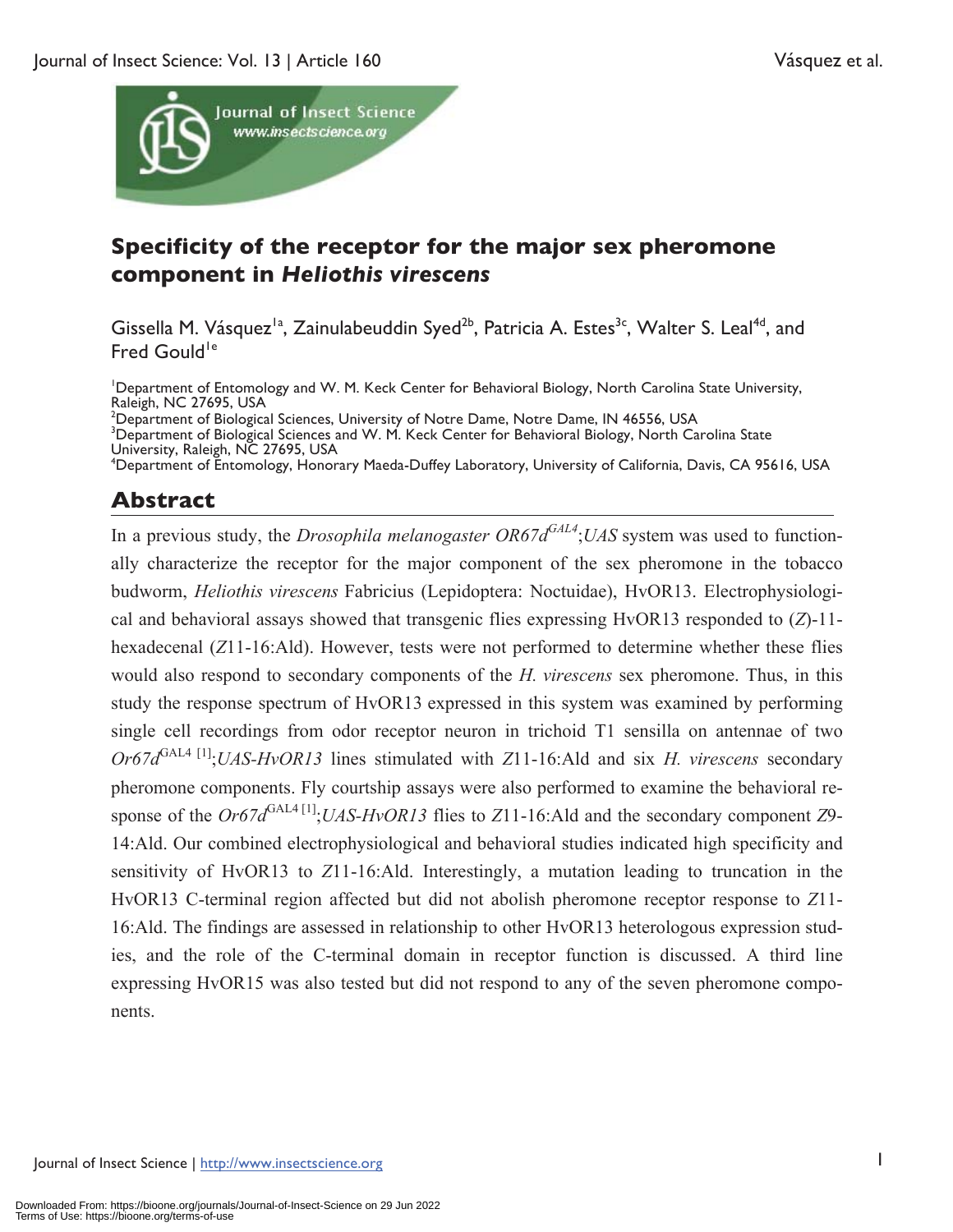|                                                                                                                                             | <b>Keywords:</b> Drosophila melanogaster, HvOR13, T1 sensilla                                                                |  |  |  |  |  |
|---------------------------------------------------------------------------------------------------------------------------------------------|------------------------------------------------------------------------------------------------------------------------------|--|--|--|--|--|
|                                                                                                                                             | Abbreviations: OR, odorant receptor; Z9-14:Ald, (Z)-9-tetradecenal; Z9-16:Ald, (Z)-9-hexadecenal; Z9-16:OH, (Z)-9-hexadecen- |  |  |  |  |  |
|                                                                                                                                             | $l$ -ol; ZII-I6:Ald, (Z)-II-hexadecenal; ZII-I6:OAc, (Z)-II-hexadecenyl acetate; ZII-I6:OH, (Z)-II-hexadecen-I-ol            |  |  |  |  |  |
|                                                                                                                                             | Correspondence: a gmvasque@ncsu.edu, b zainulabeuddin.syed.5@nd.edu, c pat estes@ncsu.edu, d wsleal@ucdavis.edu, e           |  |  |  |  |  |
|                                                                                                                                             | fred gould@ncsu.edu                                                                                                          |  |  |  |  |  |
| <b>Editor:</b> Russell Jurenka was editor of this paper.                                                                                    |                                                                                                                              |  |  |  |  |  |
| Received: 30 April 2012 Accepted: 29 October 2012 Published: 25 December 2013                                                               |                                                                                                                              |  |  |  |  |  |
| <b>Copyright:</b> This is an open access paper. We use the Creative Commons Attribution 3.0 license that permits unrestricted use, provided |                                                                                                                              |  |  |  |  |  |
| that the paper is properly attributed.                                                                                                      |                                                                                                                              |  |  |  |  |  |
| <b>ISSN: 1536-2442   Vol. 13, Number 160</b>                                                                                                |                                                                                                                              |  |  |  |  |  |
|                                                                                                                                             | Cite this paper as:                                                                                                          |  |  |  |  |  |

Vásquez GM, Syed Z, Estes PA, Leal WS, Gould F. 2013. Specificity of the receptor for the major sex pheromone component in *Heliothis virescens. Journal of Insect Science* 13:160. Available online: http://www.insectscience.org/13.160

#### **Introduction**

Studies on pheromone processing by male moths have greatly contributed to the understanding of the mechanisms involved in animal sensory perception (Rützler and Zwiebel 2005; Touhara and Vosshall 2009; Kaupp 2010). Work in this area has been focused mainly on two moth species, *Bombyx mori* and *Heliothis virescens* Fabricius (Lepidoptera: Noctuidae), with the former having a simple two-component pheromone blend (Kaissling and Kasang 1978) and the latter a more complex pheromone blend (Vetter and Baker 1983). Molecular aspects of male pheromone reception in these two moths have been examined using different approaches (Sakurai et al. 2004, 2011; Nakagawa et al. 2005; Grosse-Wilde et al. 2007; Kurtovic et al. 2007) for which differences in the level of pheromone receptor response specificity and sensitivity have been observed.

The *GAL4*/*UAS* targeted gene expression system in *Drosophila melanogaster* (Brand and Perrimon 1993) has been used to functionally characterize odorant receptors (ORs) in insects (Dobritsa et al. 2003; Hallem et al. 2004a; Jones et al. 2005; Carey et al. 2010). The "empty neuron" in the ab3 basiconic sensilla (Δhalo;*OR22a-Gal4*/*UAS*) has been a useful tool for characterization of general odorant receptors as well as sex pheromone receptors (Hallem et al. 2004b; Hallem and Carlson 2006; Syed et al. 2006), while the knock-in mutant in trichoid T1 sensilla  $(OR67d<sup>GAL4</sup>; UAS)$  has been used to functionally characterize the *D. melanogaster* receptor for the pheromone cVA (*Z*11-18:OAc) (Ha and Smith 2006) and two moth sex pheromone receptors (Kurtovic et al. 2007). Recently, Syed et al. (2010) expressed a pheromone receptor from the silkworm moth, *B. mori*, *BmOR1*, in both of these expression systems (i.e., basiconic and trichoid) and found a more sensitive and specific receptor response in fly trichoid sensilla T1 than in the ab3 basiconic sensilla. The latter system not only needed higher doses of bombykol to stimulate the receptor, but was also unusually sustained, suggesting that this system is less suitable for testing pheromone receptors.

In male moths, neurons expressing pheromone receptors are housed in trichoid sensilla dedicated to pheromone reception (Christensen and Hildebrand 2002). Therefore, the higher sensitivity and specificity of the *D. melanogaster* trichoid T1 sensilla system expressing *BmOR1* may be due to the innate biochemical machinery and structural features of sensilla for detection of the sex pheromones, in which case a similarly sensitive and specific response is expected for other moth sex pheromone receptors. For example, the *H. virescens* major pheromone component receptor, HvOR13, expressed in *D. melanogaster* trichoid T1 sensilla was found to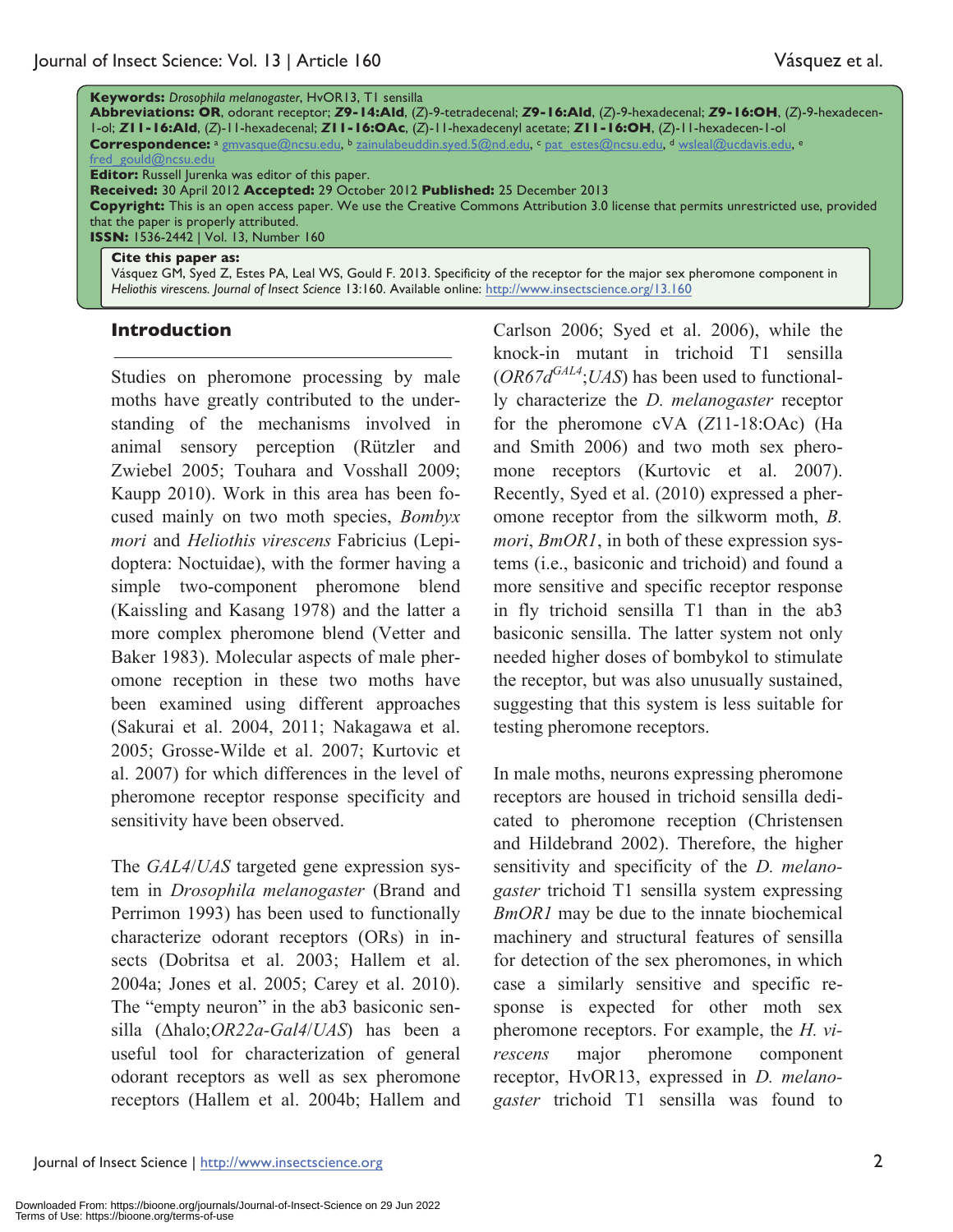respond to its putative ligand (*Z*)-11 hexadecenal (*Z*11-16:Ald) (Kurtovic et al. 2007). However, it is unclear whether this receptor, expressed in *D. melanogaster*, has high specificity for *Z*11-16:Ald or could also respond to some or all of the secondary components of the *H. virescens* sex pheromone. Functional analyses of other moth pheromone receptors by Wanner et al. (2010) and Miura et al. (2010) both found that some pheromone receptors of *Ostrinia nubilalis* were broadly tuned, while one receptor appeared to be highly specific for one pheromone component. Our study was therefore designed to determine the degree of specificity of HvOR13 expressed in this system by performing single cell recordings from odor receptor neurons in trichoid T1 sensilla on antennae of two  $Or67d^{GAL4}$ <sup>[1]</sup>;*UAS-HvOR13* lines and a control line (*Or67d*+[1]) stimulated with *Z*11- 16:Ald and six *H. virescens* secondary pheromone components. The electrophysiological response of another construct,  $Or67d^{GAL4}$ [1];*UAS-HvOR15*, to the seven *H. virescens* pheromone components was also examined. HvOR15 was considered a candidate receptor for *Z*9-14:Ald (Baker 2009; Krieger et al. 2009, Gould et al. 2010); however, it has been shown that it does not respond to this pheromone component in a *Xenopus laevis* oocyte system (Wang et al. 2011), a finding that we expect to corroborate in the *D. melanogaster* trichoid T1 sensilla system. In addition, fly courtship assays were performed to examine the behavioral response of the  $Or67d^{GAL4}$ [1];*UAS-HvOR13* flies to *Z*11-16:Ald and *Z*9- 14:Ald. Expression levels of *HvOR13* in both *Or67d*<sup>GAL4 [1]</sup>;*UAS-HvOR13* lines were measured by qRT-PCR to determine if *HvOR13*  expression was associated to differential electrophysiological and behavioral responses between the two *Or67d*<sup>GAL4 [1]</sup>;*UAS-HvOR13* lines. The combined electrophysiological and behavioral studies indicated that HvOR13

showed high specificity and sensitivity for *Z*11-16:Ald, with results comparable to those observed for HvOR13 heterologously expressed in *X. laevis* oocytes (Wang et al. 2011), a useful finding considering that expression of other insect odorant receptors in these two systems do not always produce similar results (Carey et al. 2010; Wang et al. 2010). Interestingly, a truncation of the HvOR13 C-terminal region appeared to affect, but did not completely abolish, pheromone receptor function, a finding that could be linked to the functional importance of the Cterminal domain in the formation of the odorant receptor/Orco heteromeric complex (Benton et al. 2006; de Bruyne et al. 2009; Vosshall and Hansson 2011).

#### **Materials and Methods**

#### *Drosophila melanogaster* **stocks**

*Drosophila melanogaster* stocks *Or67d*<sup>+[1]</sup>,  $Or67d^{GAL4[1]}$ , and  $Or67d^{GAL4[1]}$ ;*UAS-HvOR13* (Kurtovic et al. 2007) were provided by A. Widmer, Research Institute of Molecular Pathology (Vienna, Austria). *UAS-HvOR13\** and *UAS-HvOR15* were prepared by subcloning an *H. virescens OR13\** cDNA and an *H. virescens OR15* cDNA, respectively, into pUAS (donated by J. Mahaffey, North Carolina State University, Department of Biological Sciences, Raleigh, NC) using Novagen pSTBlue-1 Acceptor Vector Kit (EMD Millipore, www.emdmillipore.com). The *HvOR13\**  cDNA contained two amino acid polymorphisms and an early termination codon (Figure 1). Transgenic fly lines containing *UAS-HvOR13\** and *UAS-HvOR15* were generated by Rainbow Transgenic Flies, Inc. (www.rainbowgene.com). To express the HvOR13\* and HvOR15 in the trichoid T1 sensilla, six *UAS-HvOR13\** lines were crossed to *Or67d*<sup>GAL4 [1]</sup> and four *UAS-HvOR15* lines were crossed to  $Or67d^{\text{GAL4 [1]}}$ .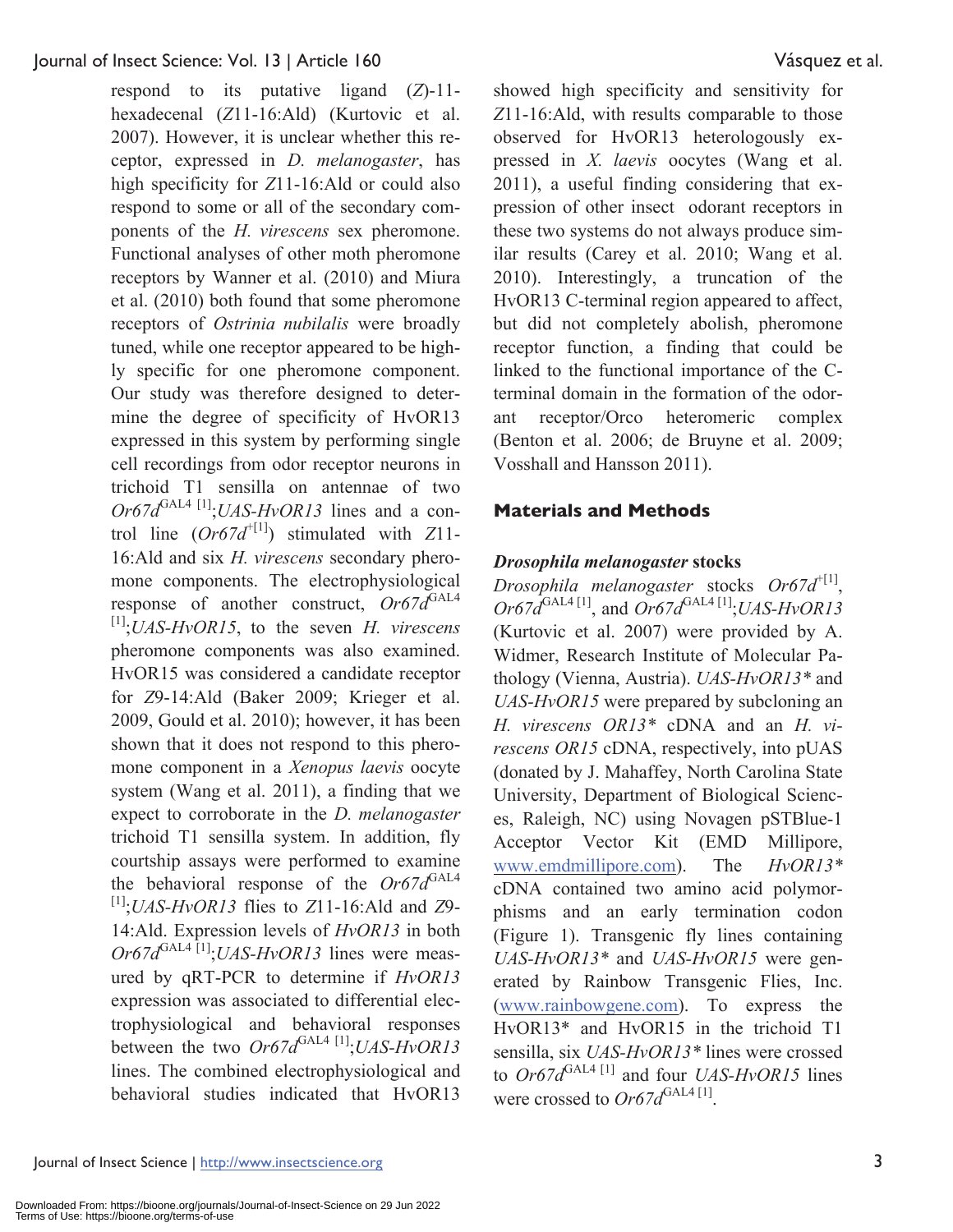#### **Single sensillum recordings**

Recordings were performed as described by Syed et al. (2006). In brief, a *D. melanogaster* adult was restrained, a glass reference electrode was placed in the eye, and the recording electrode was brought into contact with the base of the trichoid sensillum. Recorded extracellular action potentials (spontaneous and upon stimulation) were amplified, fed into an IDAC4-USB box (Syntech, www.syntech.nl), recorded, and analyzed with Auto Spike version 3.7 (Syntech). AC signals (action potentials or spikes) were band-pass filtered between 100 and 10,000 Hz. The preparation was held in a humidified air stream delivered at 20 mL/sec, to which a stimulus pulse of 2 mL/sec was added for 500 msec. Unless specified otherwise, signals were recorded for 10 sec starting 2 sec before stimulation, and spikes were counted off-line in a 500 msec period before and during the stimulation. Responses from individual neurons were calculated as the increase in spike frequency (spikes/sec) relative to the pre-stimulus frequency. At least three flies of each of the four genotypes  $(Or67d^{t[1]}, Or67d^{GAL4}$ <sup>[1]</sup>;*UAS*-*HvOR13, Or67d*GAL4 [1];*UAS-HvOR13\**, and *Or67d*<sup>GAL4 [1]</sup>;*UAS-HvOR15*) were examined, and recordings were made from up to five sensilla from each fly tested. Data were pooled after observing no significant differences between sensilla, sexes, or age groups (1- to 5-day-old flies) were observed.

The following compounds were used as stimuli: (*Z*)-11-hexadecenal (*Z*11-16:Ald), (*Z*)-9-tetradecenal (*Z*9-14:Ald), (*Z*)-9 hexadecenal (*Z*9-16:Ald), hexadecanal (16:Ald), (*Z*)-11-hexadecenyl acetate (*Z*11- 16:OAc), (*Z*)-11-hexadecen-1-ol (*Z*11- 16:OH), and (*Z*)-9-hexadecen-1-ol (*Z*9- 16:OH) (all 93–95% minimum purity) and cVA ( $\geq$ 98% purity). All compounds were purchased from Bedoukian

(www.bedoukian.com) except for cVA, which was purchased from Cayman Chemical (www.caymanchem.com). A 10 μL aliquot of a stimulus dissolved in double distilled hexane at the desired dose was loaded on a filter paper strip, the solvent evaporated for 30 sec, and the strip was placed in a disposable Pasteur pipette. Hexane loaded on a filter paper strip alone and an empty Pasteur pipette served as controls. All pheromone components were tested at 10 μg source dose for initial screening and subsequent recordings were performed with varying doses ranging from 10 ng to 10 μg. Source doses indicated throughout the manuscript for electrophysiology data represent the dilutions of the solution deposited onto the filter paper of the stimulus cartridge. Thus, a source dose of 10 μg means a 10 μL solution of 10 μg/μL was deposited.

#### **Courtship assays**

Single pair courtship assays were performed following Kurtovic et al. (2007). In brief,  $Or67d<sup>+[1]</sup>$  virgin female flies (5–8 days old) were treated by applying 0.2 μL of *Z*11- 16:Ald (4 μg), *Z*9-14:Ald (2 μg), or acetone (solvent control) onto their dorsal abdomens while lightly anaesthetized with  $CO<sub>2</sub>$ . Treated females were placed individually in a round chamber (10 mm diameter and 4 mm height) with moistened nitrocellulose paper and paired with single  $Or67d^{+[1]}$ ,  $Or67d^{GAL4}$  $^{[1]}$ ;*UAS-HvOR13*, or *Or67d*<sup>GAL4</sup> <sup>[1]</sup>;*UAS-HvOR13\** male flies (5–8 days old). A clear acetate sheet prevented contact between female and male flies. Flies were allowed to recover for 1 hr before behavioral assays were performed. Courtship index, the percentage of time for which the male courts the female during a 10-min assay, was used to quantify male courtship behavior. In these assays,  $Or67d^{+[1]}$ male flies were expected to be avid courters in greater than 70% of all treated female flies. In the courtship ritual, the male orients toward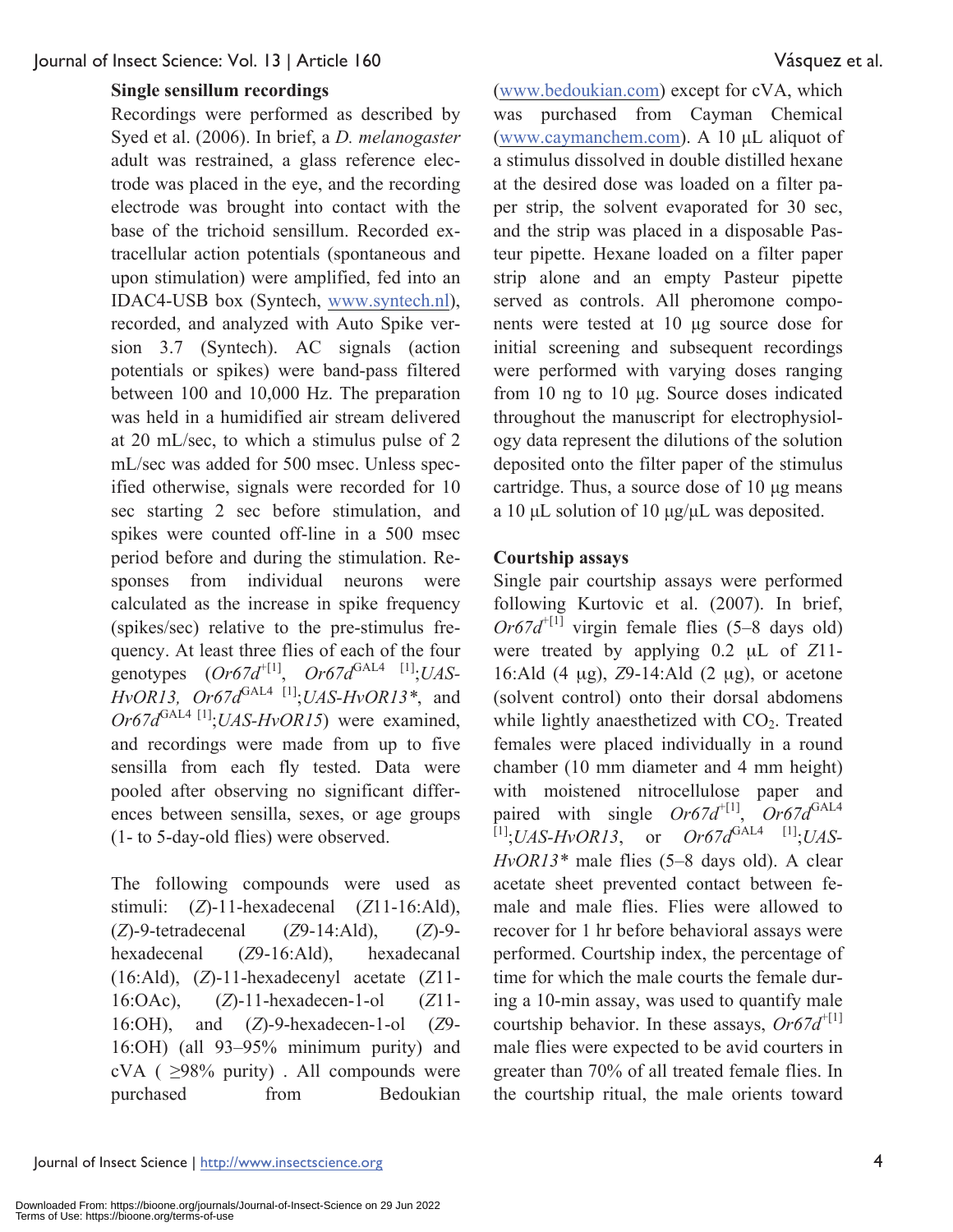and follows the female, taps her with his forelegs, sings a courtship song by extending and vibrating one wing, licks her genitalia, and finally curls his abdomen for copulation (Demir and Dickson 2005). In contrast,  $Or67d^{GAL4}$ <sup>[1]</sup>;*UAS-HvOR13* and  $Or67d^{GAL4}$ [1];*UAS-HvOR13\** male flies were expected to display a reduced courtship index when paired with females treated with *Z*11-16:Ald, as this compound would inhibit male courtship behavior in these transgenic flies, which have HvOR13 replacing Or67d, the receptor for cVA, a male sex pheromone that inhibits male courtship.

## *HvOR13* **expression levels by qRT-PCR**

*HvOR13* mRNA expression levels were measured in heads of *Or67d*<sup>GAL4 [1]</sup>;*UAS*- $HvOR13$  and  $Or67d^{GAL4}$ <sup>[1]</sup>;*UAS-HvOR13\** male flies by qRT-PCR. Total RNA from each sample (pool of five adult heads) was isolated and purified using the RNeasy Plus Mini Kit (Qiagen, www.qiagen.com). RNA quality and quantity were determined using a NanoDrop ND-1000 Spectrophotometer (NanoDrop Technologies, www.nanodrop.com). Total RNA (150 ng) was converted to cDNA using Ambion ArrayScript reverse transcriptase (Ambion, Invitrogen, www.invitrogen.com). Random hexamers (Applied Biosystems, Invitrogen) were used as cDNA synthesis primers in a reaction mix that included 10X Array Script buffer (Ambion), RNAseOUT (Invitrogen), and 10 mM dNTP (Invitrogen). Primers targeting exons of *HvOR13* and the housekeeping gene *RP49* were designed with PRIMER EXPRESS 2.0 software (Applied Biosystems) set to select for an optimal primer annealing temperature of 59 $\degree$  C (58–60 $\degree$  C), amplicon sizes of 40–150 bp, a -3'GC clamp  $= 0$ , and a minimum and maximum GC content of 30% and 80%, respectively. Primers were designed based on *H. virescens OR13*  and *B. mori RP49* mRNA sequences obtained

from GenBank database. Quantitative RT-PCR was performed with an ABI Prism 7900 sequence detector and 96-well optical reaction plates (Applied Biosystems). All reactions were performed in triplicate in a total volume of 10 µL containing 5 µL of SYBR Green PCR Master Mix (Applied Biosystems) and 10 µM of each primer under the following conditions: 50° C for 2 min, 95° C for 10 min followed by 40 cycles of denaturation at 95° C for 15 sec, annealing and extension at 60° C for 1 min, followed by 95° C for 15 sec and 60° C for 15 sec. A dissociation curve and negative control (cDNA reaction without reverse transcriptase enzyme) were used to ensure primer specificity and lack of contamination. Six samples per genotype were examined, and the same samples were run on separate plates twice (two runs). A standard curve was generated for each primer set using dilutions of genomic DNA to calculate the relative quantities of mRNA levels. For each sample, the ratio of the expression level of the target gene to that of the control gene (*RP49*) was calculated (ABI User Bulletin 2, Applied Biosystems) and used for data analysis.

#### *HvOR13* **cDNA sequence comparison between** *Or67d***GAL4 [1];***UAS-HvOR13* **lines**

*HvOR13* was amplified by RT-PCR from *H. virescens* male antennae and from heads of  $Or67d^{GAL4}$ <sup>[1]</sup>;*UAS-HvOR13* and  $Or67d^{GAL4}$ [1];*UAS-HvOR13\** flies using gene specific primers designed based on published *H. virescens* cDNA sequences (Krieger et al. 2004). *H. virescens* male antennal RNA, and RNA from heads of  $Or67d^{GAL4}$  [1];*UAS*- $HvOR13$  and  $Or67d^{GAL4}$ <sup>[1]</sup>;*UAS-HvOR13\** lines, were isolated using Qiagen RNeasy Plus. cDNA was synthesized using Qiagen QuantiTect Reverse Transcription kit with a total RNA concentration of 0.5 µg. PCR was performed using the FastStart High-fidelity PCR system (Roche, www.roche.com) under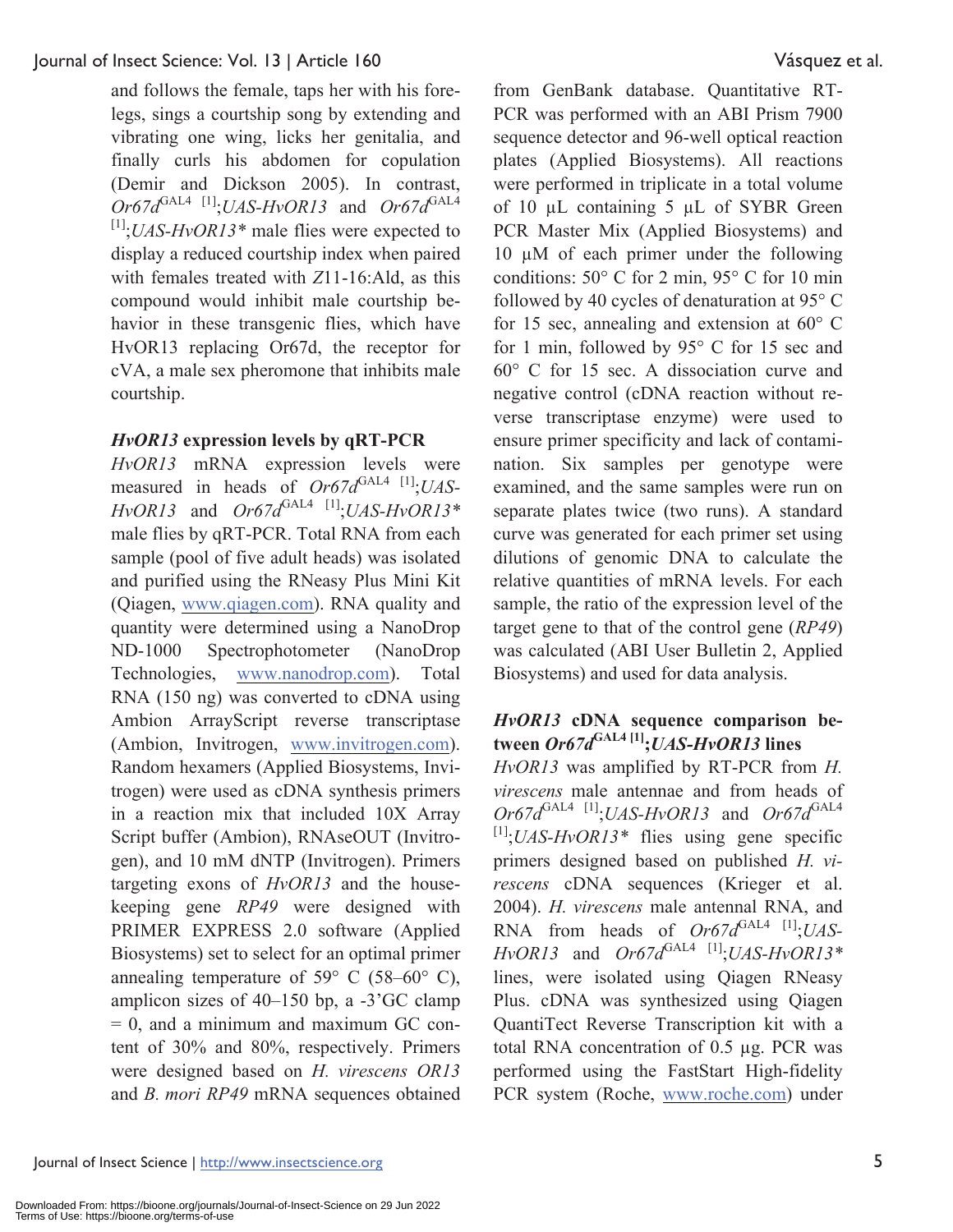the following conditions: 94° C for 3 min followed by 19 cycles of denaturation at 94° C for 1 min, annealing at 57° C for 1 min with 0.5° C decreasing per cycle, extension at 72° C for 2 min followed by 19 cycles of denaturation at 94° C for 1 min, annealing at 47° C for 1 min and extension at 72° C for 2 min, followed by 72° C for 7 min. PCR products were purified and sequenced by Genewiz (www.genewiz.com). Nucleotide and translated sequences were aligned using ClustalW2 (EMBL-EBI, www.ebi.ac.uk).

## **Results**

#### **Electrophysiological assays**

These experiments were designed to examine whether HvOR13 expressed in *D. melanogaster* T1 sensilla have high specificity and sensitivity for *Z*11-16:Ald, as compared to Wang et al. (2011). *Or67d*<sup>GAL4 [1]</sup>;*UAS*-*HvOR13* T1 sensilla responded to varying doses (0.01–10 µg) of *Z*11-16:Ald in a dosedependent manner (Figure 2A, B) while T1 sensilla of  $Or67d^{GAL4}$ <sup>[1]</sup>;*UAS-HvOR13\** responded only to the highest dose of *Z*11- 16:Ald tested (10 µg) (Figure 2B). The control  $Or67d^{+[1]}$  did not respond to any of the *H*. vi*rescens* pheromone components, except for Z11-16:OAc at the highest dose  $(10 \mu g)$  tested  $(87 \pm 15.87 \text{ spikes/sec}, n = 7)$ , and responded to doses of cVA between  $0.1-10 \mu$ g (Figure 3). In addition,  $Or67d^{GAL4}$ <sup>[1]</sup>;*UAS-HvOR13* T1 sensilla responded only to high doses (10 µg) of *Z*9-14:Ald and *Z*9-16:Ald, and no response to 16:Ald, Z11-16:OAc, Z11-16:OH, or Z9-16:OH was observed at the same high dose (Figure 4). *Or67d*<sup>GAL4 [1]</sup>;*UAS-HvOR13\** T1 sensilla did not respond to any of the other pheromone compounds tested. *Or67d*<sup>GAL4</sup> [1];*UAS-HvOR15* T1 sensilla did not respond to any of the pheromone compounds tested.

| <b>Table 1.</b> Courtship indices (mean $\pm$ SE) for males of the indi-<br>cated genotypes paired with Or67d <sup>+[1]</sup> virgin female Drosophila<br>melanogaster treated with acetone, ZII-16:Ald, or Z9-14:Ald.                               |                  |                                                                 |  |                                        |  |               |  |  |
|------------------------------------------------------------------------------------------------------------------------------------------------------------------------------------------------------------------------------------------------------|------------------|-----------------------------------------------------------------|--|----------------------------------------|--|---------------|--|--|
| Genotype                                                                                                                                                                                                                                             | $\boldsymbol{n}$ | Acetone                                                         |  | $n \mid \mathbf{Z}$ 11-16:Ald $n \mid$ |  | $Z9-14$ : Ald |  |  |
| $Or67d^{[1]}$                                                                                                                                                                                                                                        |                  | $13 89.4 \pm 2.7$ ns $ 22 78.0 \pm 3.3$ a $ 14 83.9 \pm 6.6$ ns |  |                                        |  |               |  |  |
| $Or67d^{GAL4[1]}$ ; UAS-HR13                                                                                                                                                                                                                         |                  | $22 83.8 \pm 2.4$ ns $ 25 25.3 \pm 4.0$ c 11 80.9 $\pm 4.1$ ns  |  |                                        |  |               |  |  |
| $Or67d^{G A L4 [1]}$ ; UAS-HR13* 8 88.4 ± 2.2 ns 31 48.2 ± 4.1 b 10 76.5 ± 6.4 ns                                                                                                                                                                    |                  |                                                                 |  |                                        |  |               |  |  |
| Significant differences among treatments within a column are<br>indicated with different alphabetic letters (LSMeans, $\alpha$ = 0.05).<br>Courtship index is defined as the percentage of time the male<br>courts the female during a 10-min assay. |                  |                                                                 |  |                                        |  |               |  |  |

#### **Behavioral assays**

In single pair courtship assays, the genotypes  $Or67d^{+[1]}$ ,  $Or67d^{GAL4}$ <sup>[1]</sup>; *UAS-HvOR13*, and *Or67d*GAL4 [1];*UAS-HvOR13\** had comparable responses when paired with  $Or67d^{+[1]}$  virgin female flies treated with acetone  $(F_{2,40} = 1.60)$ ,  $p = 0.2152$ ) (Table 1). Comparable responses were also recorded when females were treated with Z9-14:Ald  $(F_{2,32} = 0.58, p = 0.5634)$ , a *H. virescens* pheromone component for which no electrophysiological responses were observed in the transgenic fly strains. In contrast,  $Or67d^{GAL4}$ <sup>[1]</sup>;*UAS-HvOR13* and  $Or67d^{GAL4}$ [1];*UAS-HvOR13\** males exhibited a lower courtship index than that of the  $Or67d^{+[1]}$ males when paired with female flies treated with *Z*11-16:Ald  $(F_{2,44.7} = 63.67, p < 0.0001)$ (Table 1). The lower courtship index indicates that male flies expressing HvOR13 detected *Z*11-16:Ald and responded accordingly.

## *HvOR13* **expression and cDNA sequence comparison**

*HvOR13* mRNA expression levels in *Or67d*GAL4 [1];*UAS-HvOR13* (*HvOR13/RP49* =  $0.038 \pm 0.005$  and  $Or67d^{GAL4}$  [1] $UAS$ -*HvOR13\** (*HvOR13/RP49* = 0.043 ± 0.005) flies were examined, but no differences in transcript abundance were found between these lines  $(t = 0.41, p = 0.91)$ , indicating that differences in electrophysiological and behavioral responses are not related to differences in gene expression. *HvOR13* coding sequence comparison between *H. virescens* and the  $Or67d^{GAL4}$ <sup>[1]</sup>;*UAS-HvOR13*,and  $Or67d^{GAL4}$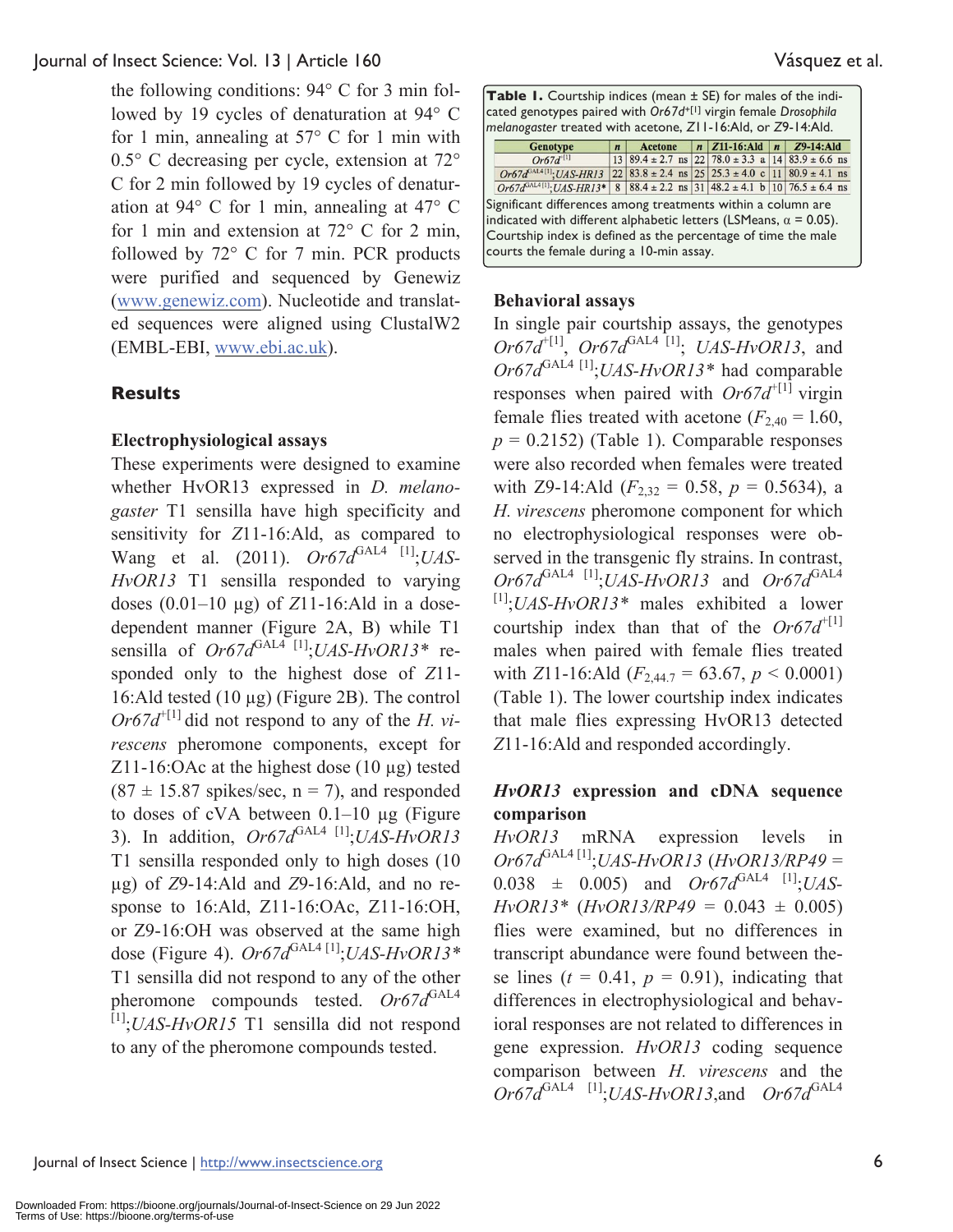[1];*UAS-HvOR13\** flies indicated some sequence variation that may represent nucleotide polymorphisms (122A>C; 287C>T; 387C>T;  $504A > G$ ;  $714T > C$ ; 717C>T;732G>A;861T>C) or single point mutations (160G>C; 261T>C;606C>T;801G>A;877A>G; 947T>A;1150C>T). Point mutations led to two conserved amino acid changes at position 54 (V  $\rightarrow$  L) and 293 (M  $\rightarrow$  V), a major amino acid change at position 316 (L  $\rightarrow$  Q), and an early termination codon at position 384 (Q  $\rightarrow$ stop codon) in  $Or67d^{GAL4 [1]}$ ;*UAS-HR13*<sup>\*</sup> flies

## (Figure 1).

## **Discussion**

The combined electrophysiological and behavioral data showed that the response of *HvOR13* expressed in *D. melanogaster* T1 sensilla (*OR67dGAL4*;*UAS*) was highly sensitive and specific and in agreement with the findings of Syed et al. (2010) for *BmOR1* in the same heterologous expression system. Expression of *HvOR13* and other *H. virescens* pheromone receptors in Flp-In T-Rex293/G $\alpha_{15}$ cells (Grosse-Wilde et al. 2007) indicated that this heterologous expression system is not as specific as the *D. melanogaster* system that we used. Moreover, pheromone binding proteins and an organic solvent had to be used in the cell system to increase sensitivity and specificity of the *H. virescens* receptors tested. It is possible that *D. melanogaster* biochemical components involved in cVA detection may increase the sensitivity and specificity of moth pheromone receptors expressed in the *OR67dGAL4*;*UAS* system.

Recently, Wang et al. (2011) expressed HvOR13 in *X. laevis* oocytes and found a level of specificity of the receptor response based on their electrophysiological results that is comparable to the results reported in our study. In the same study, it was found that HvOR15 expressed in *X. laevis* oocytes did not respond to *H. virescens* pheromone components and 50 general odorants. Thus, the lack of response of  $Or67d^{GAL4}$ <sup>[1]</sup>;*UAS*-*HvOR15* flies to the seven pheromone components tested in our study supports the findings of Wang et al. (2011). Despite the technical differences between the *D. melanogaster* and the *X. laevis* systems, both are useful for characterization of pheromone receptors in moths and possibly other insect taxa. It is important to note that when *X. laevis* oocytes and *D. melanogaster* empty neurons were used for functional characterization of a large set of *Anopheles gambiae* odorant receptors, the two methods did not always produce similar results (Carey et al. 2010; Wang et al. 2010). This emphasizes the need to conduct both types of assays in order to make firm conclusions about functional specificity of important receptors. In addition, expressing moth odorant receptors in fly trichoids offers a system to test the behavioral output in response to cognate pheromone ligands.

The results of our study also suggest that a point mutation leading to a major amino acid change at position 316 (L  $\rightarrow$  Q), and another resulting in an early termination codon at 384  $(Q \rightarrow$  stop codon), in  $Or67d^{GAL4}$ <sup>[1]</sup>;*UAS*-*HvOR13\** flies may have affected HvOR13 structure and function, which could be associated with differences in electrophysiological and behavioral responses observed between  $Or67d^{GAL4}$ <sup>[1]</sup>;*UAS-HvOR13* lines. It has been shown that the C-terminal domain of odorant receptors plays a an important role in the formation of the odorant receptor/Orco heteromeric complex (Benton et al. 2006; de Bruyne et al. 2009), and that the three conserved motifs (A, B, and C) within the last 70–90 amino acid residues of this region ap-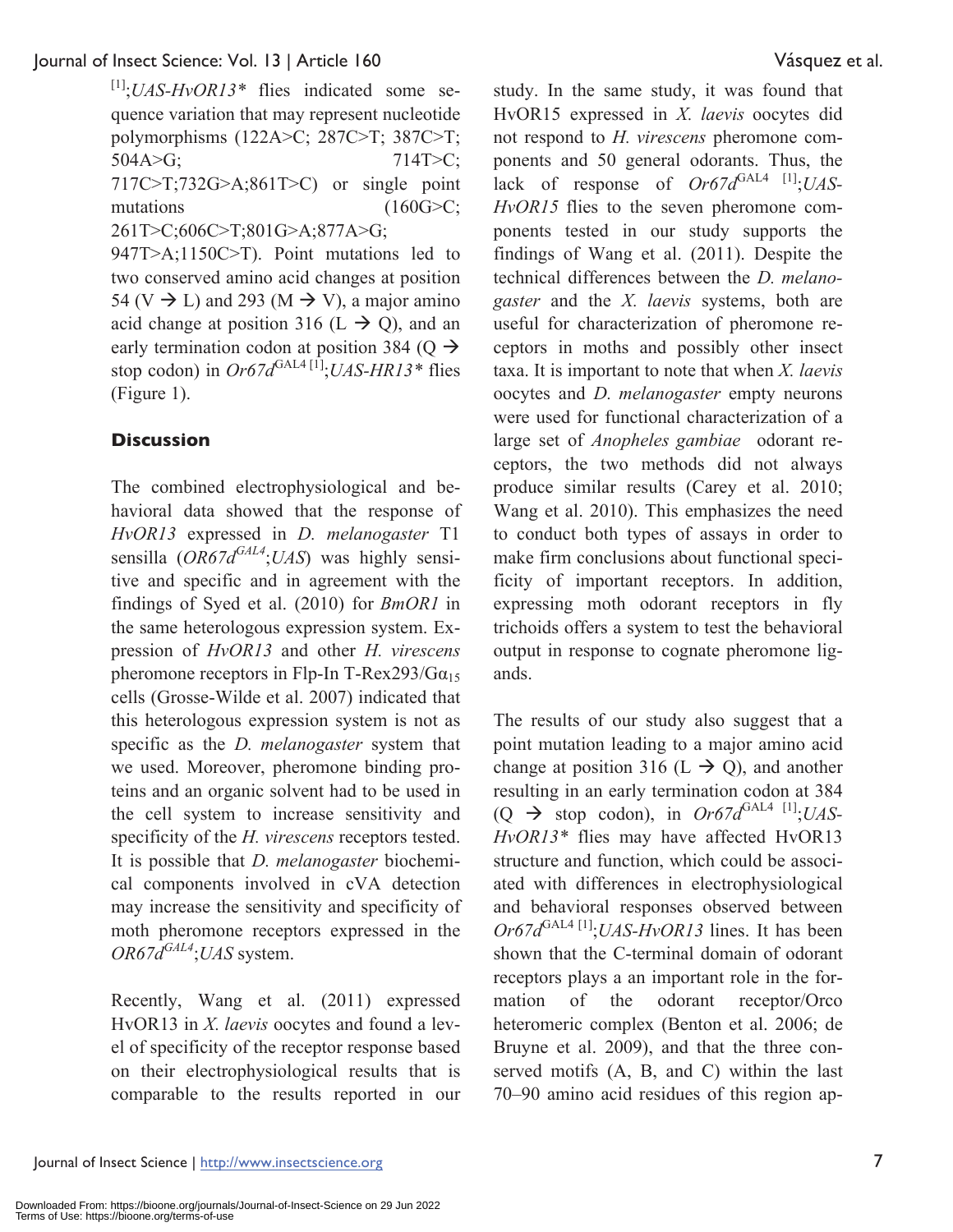pear to have major functional importance (Miller and Tu 2008). As shown in Figure 1, *Or67d*GAL4 [1];*UAS-HvOR13\** flies have an incomplete HvOR13 C-terminal region. It is possible that the lack of motif C and the partial motif B may be affecting heterodimer formation and the localization and stability of HvOR13 in OR neuron dendrites (Benton et al. 2006; de Bruyne et al. 2009). However, HvOR13 response was not completely obliterated, indicating that a C-terminal missing the last 42 amino acids could affect but not necessarily abolish receptor function. Also, the Nterminal half of odorant receptors has been suggested to be involved in odor binding (de Bruyne et al. 2009), which may explain how this mutated pheromone receptor could possibly bind to its ligand, Z11-16:Ald. Thus, we suggest that the *Or67dGAL4-UAS* system is not only a powerful tool for characterization of insect pheromone receptors, but is also very useful for testing mutations that could affect pheromone receptor function.

## **Acknowledgements**

We thank Fran Haire, Denise Reaves, Laura Smith, and Whitney Bailey for technical assistance. This work was supported by the National Science Foundation (DEB-1025217 to F. Gould), the United States Department of Agriculture (NRI-2007-35607-17824 to F. Gould), and a W.M. Keck Post-doctoral Fellowship to G.M. Vásquez.

#### **References**

Baker TC. 2009. Nearest Neural Neighbors: Moth Sex Pheromone Receptors HR11 and HR13. *Chemical Senses* 34: 465–468.

Benton R, Sachse S, Michnick SW, Vosshall LB. 2006. Atypical membrane topology and

heteromeric function of *Drosophila* odorant receptors in vivo. *PLOS Biology* 4: 240–257.

Brand AH, Perrimon N. 1993. Targeted gene expression as a means of altering cell fates and generating dominant phenotypes. *Development* 118: 401–415.

Carey AF, Wang G, Su C-Y, Zwiebel LJ, Carlson JR. 2010. Odorant reception in the malaria mosquito *Anopheles gambiae*. *Nature* 464: 66–72.

Christensen TA, Hildebrand JG. 2002. Pheromonal and host-odor processing in the insect antennal lobe: how different? *Current Opinion in Neurobiology* 12: 393–399.

de Bruyne M, Smart R, Zammit E. 2009. Functional and molecular evolution of olfactory neurons and receptors for aliphatic esters across the *Drosophila* genus. *Journal of Comparative Physiology A* 196: 97–109.

Demir E, Dickson BJ. 2005. *fruitless* splicing specifies male courtship behavior in *Drosophila*. *Cell* 121: 785–794.

Dobritsa AA, van der Goes van Naters W, Warr CG, Steinbrecht RA, Carlson JR. 2003. Integrating the molecular and cellular basis of odor coding in the *Drosophil*a antennae. *Neuron* 37: 827–841.

Grosse-Wilde E, Gohl T, Bouche E, Breer H, Krieger J. 2007. Candidate pheromone receptors provide the basis for the response of distinct antennal neurons to pheromonal compounds. *European Journal of Neuroscience* 25: 2364–2373.

Gould F, Estock M, Hillier NK, Powell R, Groot AT, Ward CM, Emerson J, Schal C, Vickers NJ. 2010. Sexual isolation of male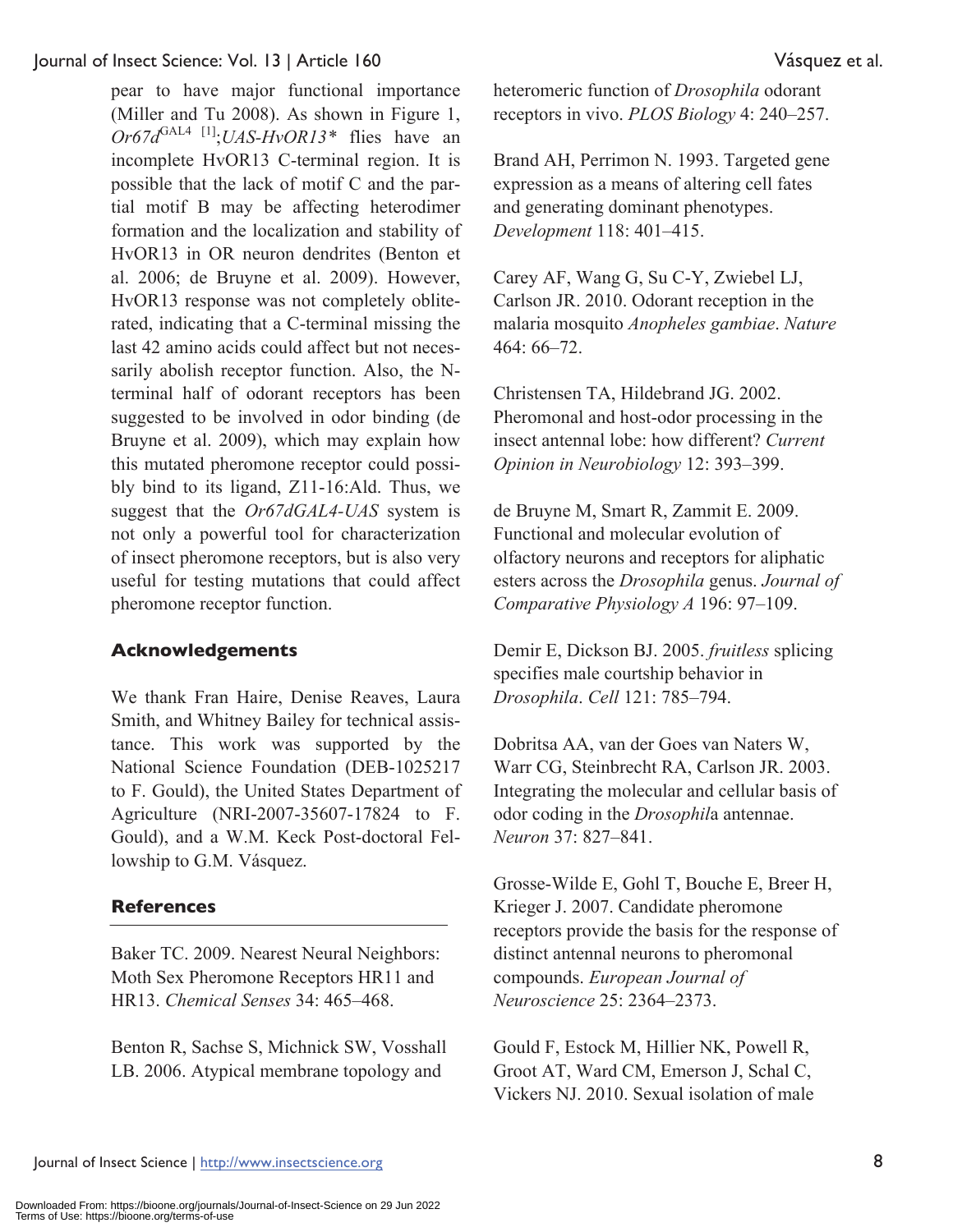moths explained by a single QTL containing four receptor genes. *Proceedings of the National Academy of Sciences USA* 107: 8660–8665*.*

Ha TS, Smith DP. 2006. A pheromone receptor mediates 11-*cis*-vaccenyl acetateinduced responses in *Drosophila*. *The Journal of Neuroscience* 26: 8727–8733.

Hallem EA, Fox AN, Zwiebel LJ, Carlson JR. 2004a. Mosquito receptor for human-sweat odorant. *Nature* 427: 212–213.

Hallem EA, Ho MG, Carlson JR. 2004b. The molecular basis of odor coding in the *Drosophila* antenna. *Cell* 117: 965–979.

Hallem EA, Carlson JR. 2006. Coding of odors by a receptor repertoire. *Cell* 125: 143– 160.

Jones WD, Nguyen TAT, Kloss B, Lee KJ, Vosshall LB. 2005. Functional conservation of an insect odorant receptor gene across 250 million years of evolution. *Current Biology* 15: R119–R121.

Kaissling KE, Kasang G. 1978. New pheromone of silkworm moth *Bombyx mori* sensory pathway and behavioral effect. *Naturwissenschaften* 65: 382–384.

Kaupp UB. 2010. Olfactory signalling in vertebrates and insects: differences and commonalities. *Nature Reviews Neuroscience* 11: 188–200.

Krieger J, Grosse-Wilde E, Gohl T, Dewer YM, Raming K, Breer H. 2004. Genes encoding candidate pheromone receptors in a moth (*Heliothis virescens*). *Proceedings of the National Academy of Sciences USA* 101: 11845–11850.

Krieger J, Gondesen I, Forstner M, Gohl T, Dewer Y, Breer H. 2009. HR11 and HR13 receptor-expressing neurons are housed together in pheromone-responsive sensilla trichodea of male *Heliothis virescens*. *Chemical Senses* 34: 469–477.

Kurtovic A, Widmer A, Dickson BJ. 2007. A single class of olfactory neurons mediates behavioural responses to a *Drosophila* sex pheromone. *Nature* 446: 542–546.

Miller R, Tu Z. 2008. Odorant receptor cterminal motifs in divergent insect species. *Journal of Insect Science* 8:53. Available online: http://www.insectscience.org/8.53.

Miura N, Nakagawa T, Touhara K, Ishikawa Y. 2010. Broadly and narrowly tuned odorant receptors are involved in female sex pheromone reception in *Ostrinia* moths. *Insect Biochemistry and Molecular Biology* 40: 64– 73.

Nakagawa T, Sakurai T, Nishioka T, Touhara K. 2005. Insect sex-pheromone signals mediated by specific combinations of olfactory receptors. *Science* 307: 1638–1642.

Rützler M, Zwiebel LJ. 2005. Molecular biology of insect olfaction: recent progress and conceptual models. *Journal of Comparative Physiology A: Neuroethology, Sensory, Neural, and Behavioral Physiology* 191: 777–790.

Sakurai T, Nakagawa T, Mitsuno H, Mori H, Endo Y, Tanoue S, Yasukochi Y, Touhara K, Nishioka T. 2004. Identification and functional characterization of a sex pheromone receptor in the silkmoth *Bombyx mori*. *Proceedings of the National Academy of Sciences USA* 101: 16653–16658.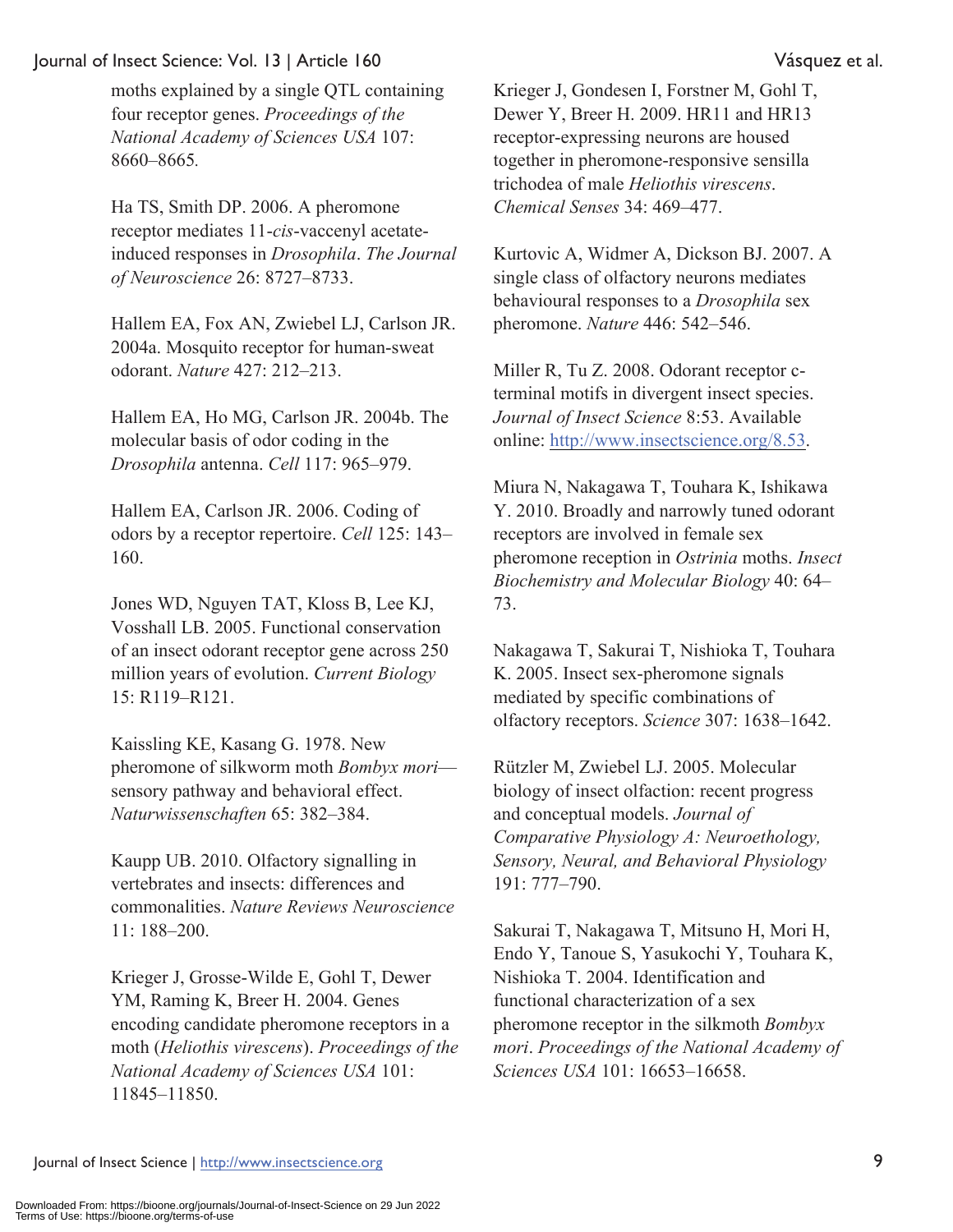Sakurai T, Mitsuno H, Haupt SS, Uchino K, Yokohari F, et al. 2011. A single sex pheromone receptor determines chemical response secificity of sexual behavior in the silkmoth *Bombyx mori. PLOS Genetics* 7:e1002115. doi: 10.1371/journal.pgen.1002115

Syed Z, Ishida Y, Taylor K, Kimbrell DA, Leal WS. 2006. Pheromone reception in fruit flies expressing a moth's odorant receptor. *Proceedings of the National Academy of Sciences USA* 103: 16538–16543.

Syed Z, Kopp A, Kimbrell DA, Leal WS. 2010. Bombykol receptors in the silkworm moth and the fruit fly. *Proceedings of the National Academy of Sciences USA* 107: 9436–9439.

Touhara K, Vosshall LB. 2009. Sensing odorants and pheromones with chemosensory receptors. *Annual Review of Entomology* 71: 307–332.

Vetter RS, Baker TC. 1983. Behavioral responses of male *Heliothis virescens* in a sustained-flight tunnel to combination of seven compounds identified from female sex pheromone glands. *Journal of Chemical Ecology* 9: 747–719.

Vosshall LB, Hansson BS. 2011. A unified nomenclature system for the insect olfactory coreceptor. *Chemical Senses* 36: 497–498.

Wang G, Carey AF, Carlson JR, Zwiebel LJ. 2010. Molecular basis of odor coding in the malaria vector mosquito *Anopheles gambiae*. *Proceedings of the National Academy of Sciences USA* 107: 4418–4423.

Wang G, Vásquez GM, Schal C, Zwiebel LJ, Gould F. 2011. Functional characterization of

pheromone receptors in the tobacco budworm *Heliothis virescens*. *Insect Molecular Biology* 20: 125–133.

Wanner KV, Nichols AS, Allen JE, Bunger PL, Garczynski SF, Linn CE, Robertson HM, Luetje CW. 2010. Sex pheromone receptor specificity in the European corn borer moth, *Ostrinia nubilalis*. *PLOS One* 5:e8685. doi: 10.1371/journal.pone.0008685.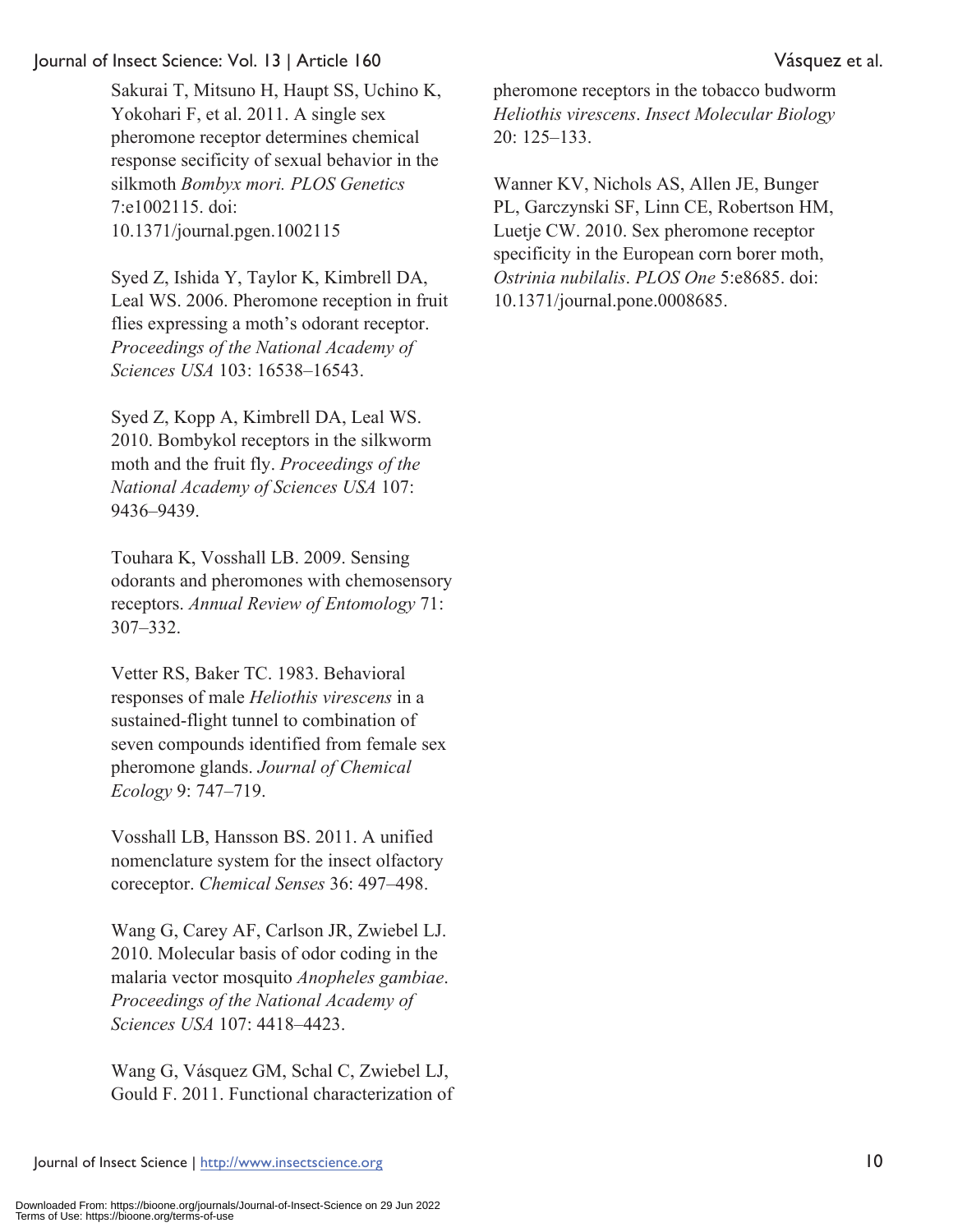| HvOr12<br>Qr67dGALAI1 UAS-HvOR13<br>Or67dGAL4[1] UAS-HvOR13+  | MKILSDGS DLE GVEKVED IFY INLARKSMNILD SVPKA FNE SSKYRYFVL 50<br>MKILSDGSDLEGVEKVEDIFYINLARKSMWILDSWPKAFNASSKYRYFVL 50<br>MEILSDGSDLEGVEEVEDIFYINLARESMWILDSWPEAFNESSEYRYFVL 50                       |                   |
|---------------------------------------------------------------|------------------------------------------------------------------------------------------------------------------------------------------------------------------------------------------------------|-------------------|
| HyOr12<br>Qr67dGAL4[1] UAS-HvOR13<br>Or67dGAL4[1] UAS-HvOR13* | ALNVAT LIGGA IYLRNNT GVL SS FELGHTYI TV FMNCI TCS RCLMI LS KD 100<br>ALMVATLIGGA IYLRNNT GVLSS FELGHTYI TV FMNCI TCS RCIMI LSKD 100<br>ALNUATLIGGA IYLRNNT GVL SS FELGHTYITV FMNCITCS RCLMILS KD 100 |                   |
| HvOr12<br>Qx67dGALAI11_UAS-HvOR13<br>Or67dGAL4111_UAS-HvOR13+ | YNHWNT LFWOKIHLFHHKHKS DYAYL THIFI HKISHFYTVYLL GLALNGL 150<br>YNHWMTLFVOKIHLFHHKHKSDYAYLTHIFIHKISHFYTVYLLGLALNGL 150<br>YNHVMTLFVOKIHLFHHKHKSDYAYLTHIFIHKISHFYTVYLLGLALNGL 150                      |                   |
| HyOr12<br>Qx67dGALAI1 _UAS-HvOR13<br>Ox67dGAL411_UAS-HvOR13+  | FLFNMI PFYNCYSRGMFRIMI PANATYDHAMFYSMPFDYTTKFKGYLAMT<br>FLFNMIPFYNCYSRGMFRIMIPANATYDHAMFYSWPFDYTTKFKGYLAMT 200<br>FLFNMIPFYNCYSRGMFRIMIPANATYDHAMFYSVPFDYTTKFKGYLAMT 200                             | 200               |
| HvOr13<br>Qr67dGAL4[1] UAS-HvOR13<br>Or67dGAL4[1]_UAS-HvOR13* | SPNVFISYTCTSYPC/VDLTISLVIFHLWGHMRLLTYHLANFKKPASVLE 250<br>SFNVFISYTCTSYFCVVDLTISLVIFHLWGHMRLLTYHLANFKKPASVLE 250<br>SFNVFISYTCTSYFCVVDLTISLVIFHLWGHMRLLTYHLANFKKPASVLE 250                           |                   |
| HvOr13<br>Qr67dGAL4[1] UAS-HvOR13<br>Or67dGAL4[1] UAS-HvOR13+ | SNDNNKDE IKDHSYTE EE LKEVF SKLREYIQHHNLILE FSSEMSNAFG PA 300<br>SNDNNKDE IKDHSYTE EE LKEVF SKLREYIOHHNLILE FSSEMSNAFG PA 300<br>SNDNNKDE IKDHSYTE EE LKEVF SKL REYIQHHNLILE FSSEV/SNAFGPA 300        |                   |
| Hv0r12<br>Qr67dGALA[1]_UAS-HvOR13<br>Or67dGAL4[1] UAS-HvOR13+ | LLAYM/FHOVSGCILLLECSOLDTKTLVRYGPLTIVIFOOLIOISVIFEL<br>LLAYMVFHQVSGCILLLECSQLDTKTLVRYGPLTIVIFQQLIQISVIFEL<br>LLAYMVFHQVSGCILOLECSQLDTKTLVRYGPLTIVIFQQLIQISVIFEL                                       | 350<br>350<br>250 |
| HvOr12<br>Qx67dGALA11_UAS-HvOR13<br>9x67dGAL411_UAS-HvOR13+   | LGSSNDKLIDGVYLVPWEYMDTKNRKLVFTMLROSHRSINLTMMSMVTVG 400<br>LGS SNDRLIDGVYLVPWEYMDTKNRRLVFTMLROSHRS INLTMMSMVTWG 400<br>LGS SNDKLIDGVYLVPWEYMDTKNRKLVFTMLR----------------- 383                        |                   |
| Hv0r12<br>Qr67dGALA[1]_UAS-HvOR13<br>9x67dGAL4111_UAS-HvOR13+ | VOTMTAILKTSFSYFVMLKTVAEEE 425<br>VOTMTAILETSFSYFVMLETVAEEE 425<br>Figure 1. Alignment of HvOR13 translated sequences from Heliothis virescens and Drosophila melanogaster Or67dGAL4 [1];UAS-HvOR13   |                   |

lines. Conserved and major amino acid changes in *Or67d*GAL4 [1];*UAS-HvOR13\** are boxed in black. Motifs A, B and C in the Cterminal region of HvOR13 are highlighted in yellow. High quality figures are available online.